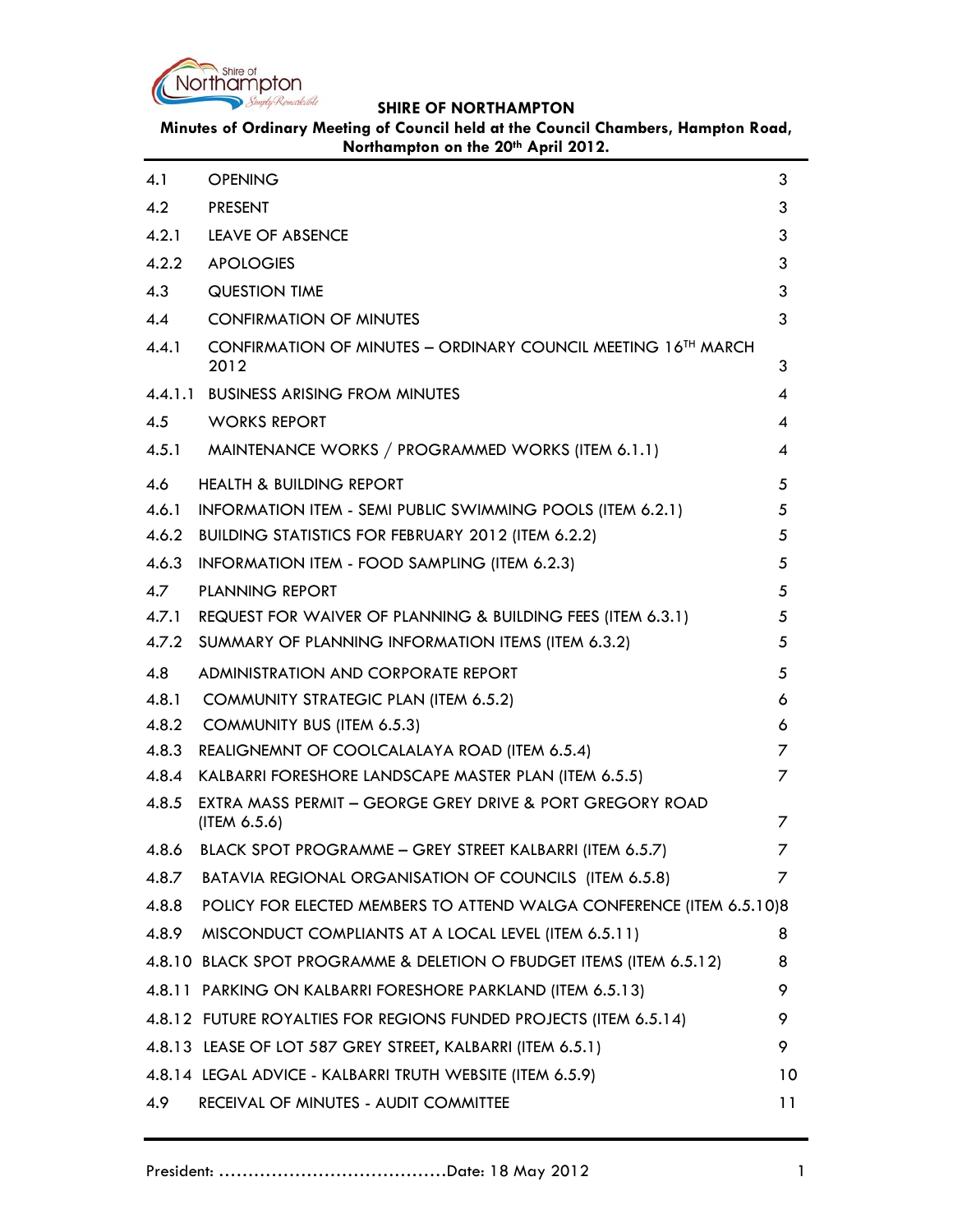

**Minutes of Ordinary Meeting of Council held at the Council Chambers, Hampton Road,** 

| Northampton on the 20th April 2012. |                                                             |    |
|-------------------------------------|-------------------------------------------------------------|----|
| 4.9.1                               | <b>RECEIPT OF MINUTES</b>                                   | 11 |
| 4.9.2                               | ADOPTION OF ANNUAL REPORT, AUDIT REPORT & MANAGEMENT REPORT | 11 |
| 4.10                                | <b>FINANCE REPORT</b>                                       |    |
|                                     | 4.10.1 ACCOUNTS FOR PAYMENT (ITEM 6.4.1)                    | 11 |
|                                     | 4.10.2 MONTHLY FINANCIAL STATEMENTS (ITEM 6.4.2)            | 12 |
|                                     | 4.10.3 2011/2012 BUDGET SUBMISSIONS (ITEM 6.4.3)            | 12 |
|                                     | 4.10.4 BUDGET VARIANCE PARAMETERS (ITEM 6.4.4)              | 13 |
|                                     | 4.10.5 BANK OVERDRAFT (ITEM 6.4.5)                          | 13 |
| 4.11                                | PRESIDENTS REPORT                                           | 13 |
| 4.12                                | <b>DEPUTY PRESIDENTS REPORT</b>                             | 14 |
| 4.13                                | <b>COUNCILLORS REPORT</b>                                   | 14 |
| 4.13.1                              | <b>CR CARSON</b>                                            | 14 |
| 4.13.2                              | <b>CR PENN</b>                                              | 14 |
| 4.13.3                              | <b>CR BOOTH</b>                                             | 14 |
| 4.13.4                              | <b>CR GLIDDON</b>                                           | 14 |
| 4.14                                | <b>INFORMATION BULLETIN</b>                                 | 15 |
| 4.15                                | <b>NEW ITEMS OF BUSINESS</b>                                | 15 |
| 4.16                                | NEXT MEETING OF COUNCIL                                     | 15 |
| 4.17                                | <b>CLOSURE</b>                                              | 15 |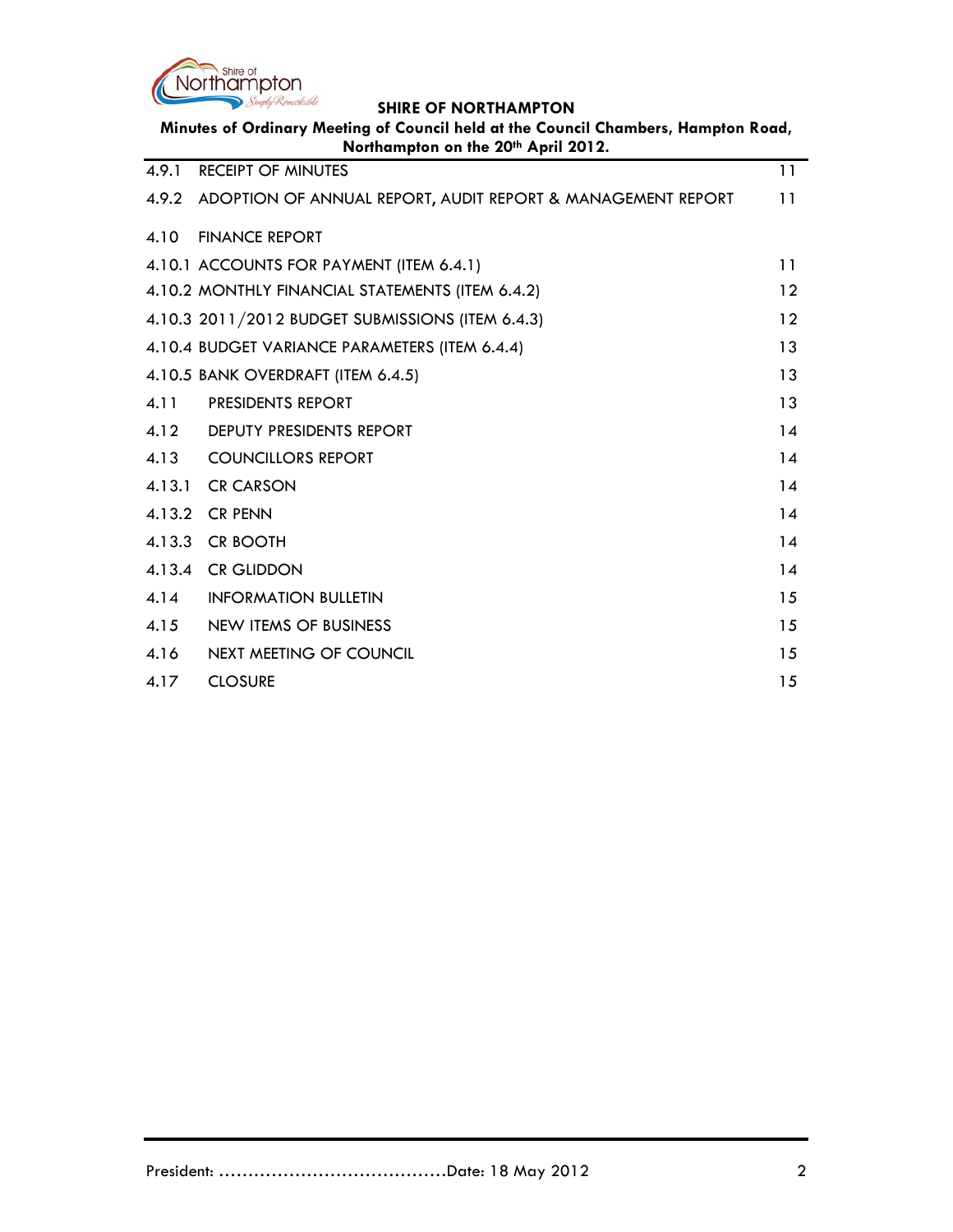

**Minutes of Ordinary Meeting of Council held at the Council Chambers, Hampton Road, Northampton on the 20th April 2012.**

### **4.1 OPENING**

The President thanked all members present for their attendance, welcomed all Councillors and declared the meeting open at 1.03pm.

#### **4.2 PRESENT**

| Cr G Wilson                | President                       |                                                    |
|----------------------------|---------------------------------|----------------------------------------------------|
| Cr L Parker                | Deputy President                | Kalbarri Ward                                      |
| Cr T Carson                |                                 | Northampton Ward                                   |
| Cr C Simkin                |                                 | Northampton Ward                                   |
| Cr P Gliddon               |                                 | Kalbarri Ward                                      |
| Cr S Penn                  |                                 | Kalbarri Ward                                      |
| Cr J Booth                 |                                 | Kalbarri Ward                                      |
| Mr Garry Keeffe            | <b>Chief Executive Officer</b>  |                                                    |
| Mr Jamie Criddle           |                                 | Deputy Chief Executive Officer (entered at 1.25pm) |
| Mr Glenn Bangay            | Principal EHO/Building Surveyor |                                                    |
| <b>Mrs Hayley Williams</b> | <b>Principal Planner</b>        |                                                    |

#### **4.2.1 LEAVE OF ABSENCE**

Nil.

#### **4.2.2 APOLOGIES**

| Cr B Cripps        |  |
|--------------------|--|
| Cr S Stock-Standen |  |

Northampton Ward Northampton Ward

### **4.3 QUESTION TIME**

There were members of the public present with no questions put to Council.

#### **4.4 CONFIRMATION OF MINUTES**

4.4.1 CONFIRMATION OF MINUTES - ORDINARY COUNCIL MEETING 16th MARCH 2012.

Moved Cr PENN, seconded Cr CARSON

That the minutes of the Ordinary Meeting of Council held on the 16th March 2012 be confirmed as a true and correct record subject to the following amendments:

Minute 3.10.8 to be re-worded as its original intent was for a draft letter to be provided to Council, minute to read: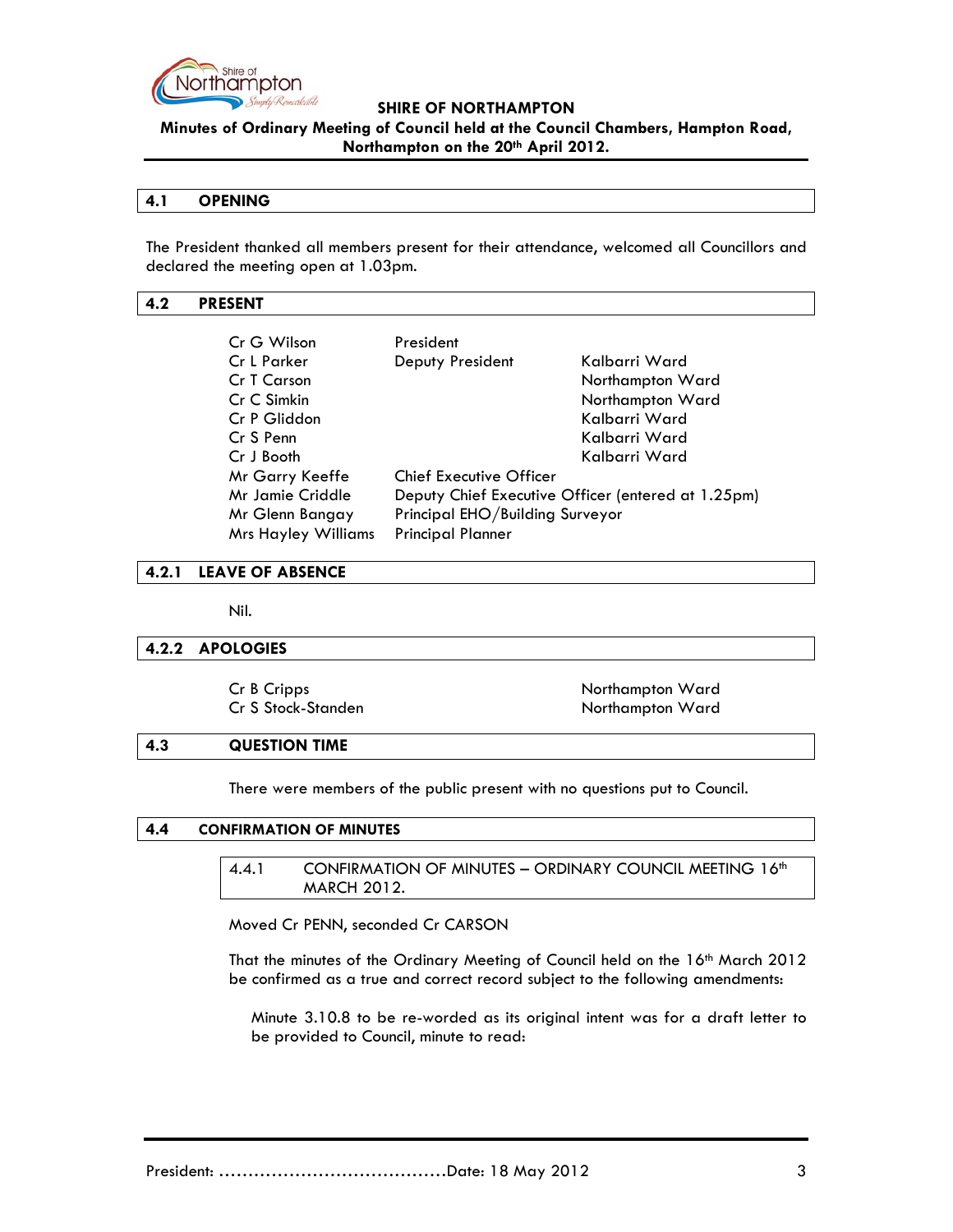

**Minutes of Ordinary Meeting of Council held at the Council Chambers, Hampton Road, Northampton on the 20th April 2012.**

> "That Council instruct its lawyers to prepare a draft, for further consideration by Council, a warning letter to the editors of the Kalbarri Truth website to cease making defamatory and derogatory remarks about Council, Councillors and staff and should individual members wish to take further action, then they do so at their own accord."

Minute 3.17 Closure to be changed from President to Deputy President.

CARRIED 7/0

| 4.4.1.1 | <b>BUSINESS ARISING FROM MINUTES</b> |  |
|---------|--------------------------------------|--|
|---------|--------------------------------------|--|

#### MINUTE 3.4.4.1 SALE OF LOTS – OLD SCHOOL OVAL

The Chief Executive Officer advised that Certificate of Titles should now be available within 14 days. Although the Council resolved to advertise for a two month period this will have an impact on the project cash flow and therefore the CEO advised that he will advertise in two parts, one for a period of four to five weeks and a second period being the two months as resolved by Council if lots have not been sold prior.

MINUTE 3.6.2 GRAVEL EXTRACTION – PAYMENT OF GRAVEL ROYALTIES (ITEM 6.1.2)

CEO advised that an amount of \$3.50 per cubic metre is being paid and management will be investigating the purchase of land to retain gravel resources within the near future

MINUTE 3.10.4 NORTHAMPTON TOWNSITE - 150TH ANNIVERSARY (ITEM 6.5.4)

CEO advised at the end of the advertising period no nominations were received however one was received after the due date. The CEO will be undertaking additional advertising.

MINUTE 3.10.11 CSRFF APPLICATION – NORTHAMPTON BOWLING CLUB (ITEM 6.5.11)

CEO advised that no response has been received from the Northampton Bowling Club seeking their support for the project.

#### **4.5 WORKS REPORT**

4.5.1 MAINTENANCE WORKS/PROGRAMMED WORKS (ITEM 6.1.1)

Noted.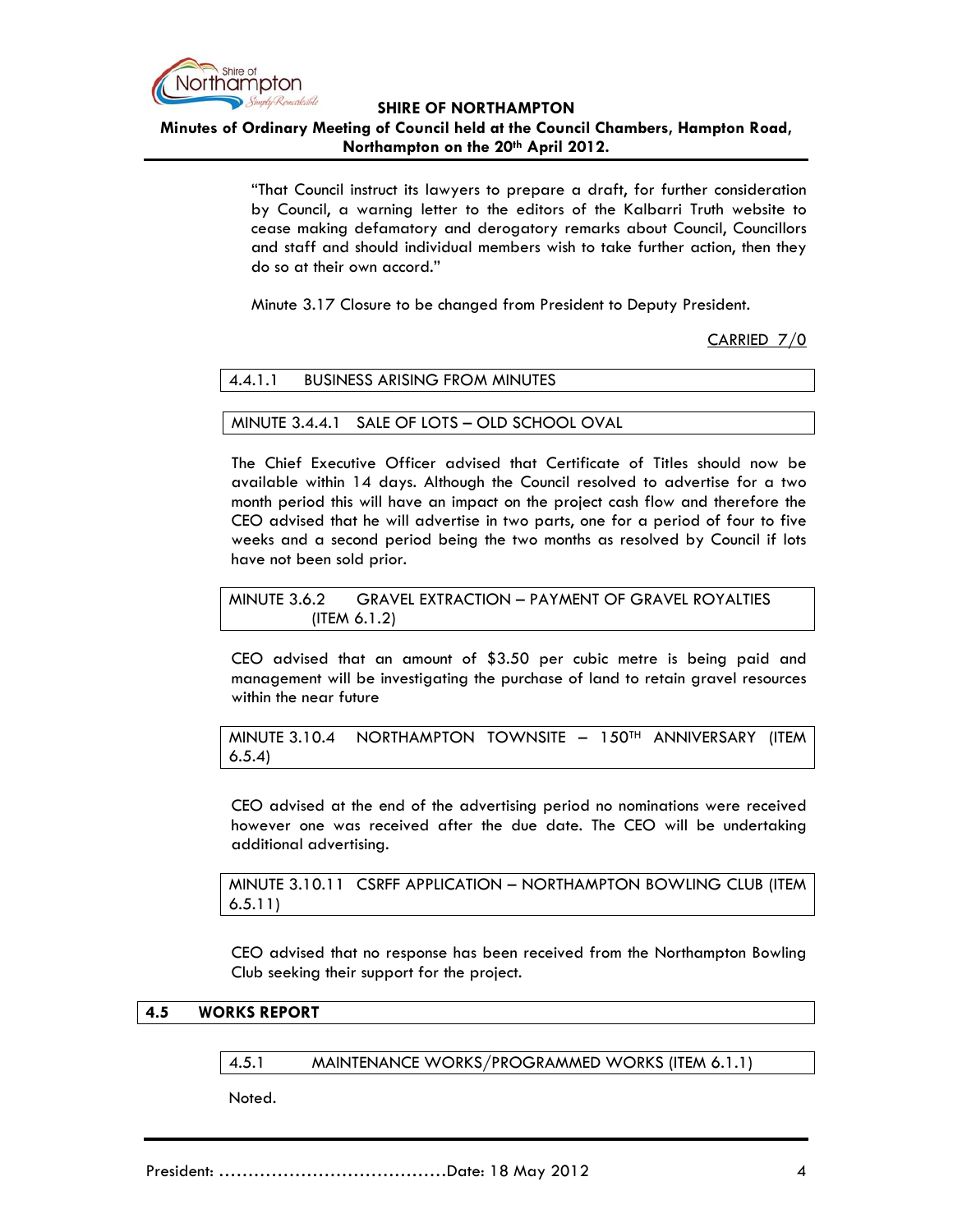

**Minutes of Ordinary Meeting of Council held at the Council Chambers, Hampton Road, Northampton on the 20th April 2012.**

### **4.6 HEALTH/BUILDING REPORT**

4.6.1 INFORMATION ITEM – SEMI PUBLIC SWIMMING POOLS (ITEM 6.2.1)

Noted.

4.6.2 BUILDING STATISTICS FOR THE MONTH OF FEBRUARY 2012 (ITEM 6.2.2)

Noted.

4.6.3 INFORMATION ITEM – FOOD SAMPLING (ITEM 6.2.3)

Noted.

### **4.7 TOWN PLANNING REPORT**

4.7.1 REQUEST FOR WAIVER OF PLANNING AND BUILDING APPLICATION FEES – COMMUNITY SERVICES DEPOT (AMBULANCE), TRAINING, ADMINISTRATION & AMENITIES (STAGE 2) – LOT 600 (RESERVE NO. 35181) MAGEE CRESCENT, KALBARRI (ITEM 6.3.1)

Moved Cr GLIDDON, seconded CR BOOTH,

That Council waive the Planning Application Fee of \$3,399.00 and the Building Application Fee of \$1,080.00 payable for the construction of Stage 2 of the community services depot for St. John Ambulance Australia on Lot 600 (Reserve 35181) Magee Crescent, Kalbarri in recognition of the valuable service the ambulance provides to the Kalbarri community.

CARRIED BY AN ABSOLUTE MAJORITY 7/0

4.7.2 SUMMARY OF PLANNING INFORMATION ITEMS (ITEM 6.3.2)

Noted.

Mrs Hayley Williams, Principal Planner left the meeting at 1.16pm.

Due to additional information required for the finance report Council progressed with the Administration & Corporate Report.

#### **4.8 ADMINISTRATION & CORPORATE REPORT**

President: …………………………………Date: 18 May 2012 5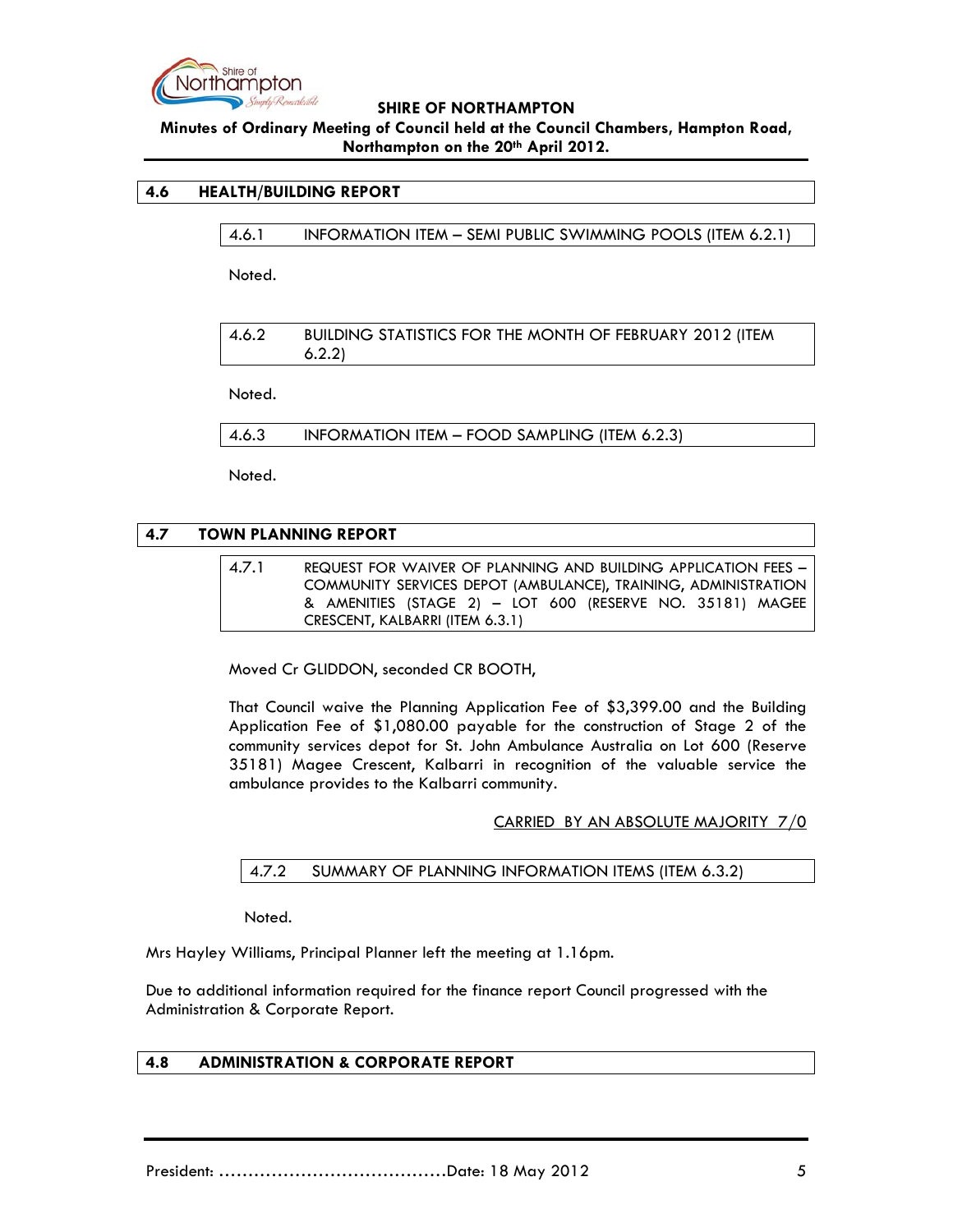

### **SHIRE OF NORTHAMPTON Minutes of Ordinary Meeting of Council held at the Council Chambers, Hampton Road, Northampton on the 20th April 2012.**

CEO requested that Items 6.5.1 and 6.5.9 be deferred until the end of the remaining report items as they are confidential and needed to be discussed in-camera and therefore both items can then be considered. Council agreed.

### 4.8.1 COMMUNITY STRATEGIC PLAN REVIEW (ITEM 6.5.2)

Moved Cr GLIDDON, seconded CR CARSON

- 1. That Council include the request received from the Northampton Botanic Line Group for the development of the Botanic Walk Trail within the strategy Social/Community of the revised Community Strategic Plan 2012- 2022.
- 2. That Council not include the items requested by the Northampton Environmental Group as per the following:

Item 1 - the Group suggest the strategy to be on both Council and private land. This is not supported as private land is that and Council has limited jurisdiction in relation to environment issues, particularly native flora matters, on private land. This falls under the jurisdiction of other State and Federal Government Departments.

Item 2 – recommend it become a strategy in its own right, this is not supported and believe the current wording is adequate.

Item 3 – although their intent is supported, it will be very difficult to undertake. Primarily due to the non commitment by state and other regional local governments where facilities such as recycling are not high on their agenda.

Item 4 - recommend it become a strategy in its own right, this is not supported and believe the current wording is adequate.

### CARRIED 7/0

The Deputy CEO, Jamie Criddle entered the meeting at 1.25pm.

#### 4.8.2 COMMUNITY BUS (ITEM 6.5.3)

Moved Cr CARSON, seconded Cr PENN

That Council formally approve the purchase of the bull bar at a cost of \$3,350 GST exclusive and a front window stone guard at a cost of \$1,800 GST exclusive for the new Community Bus and these purchases be declared authorised expenditure.

CARRIED BY AN ABSOLUTE MAJORITY 7/0

President: …………………………………Date: 18 May 2012 6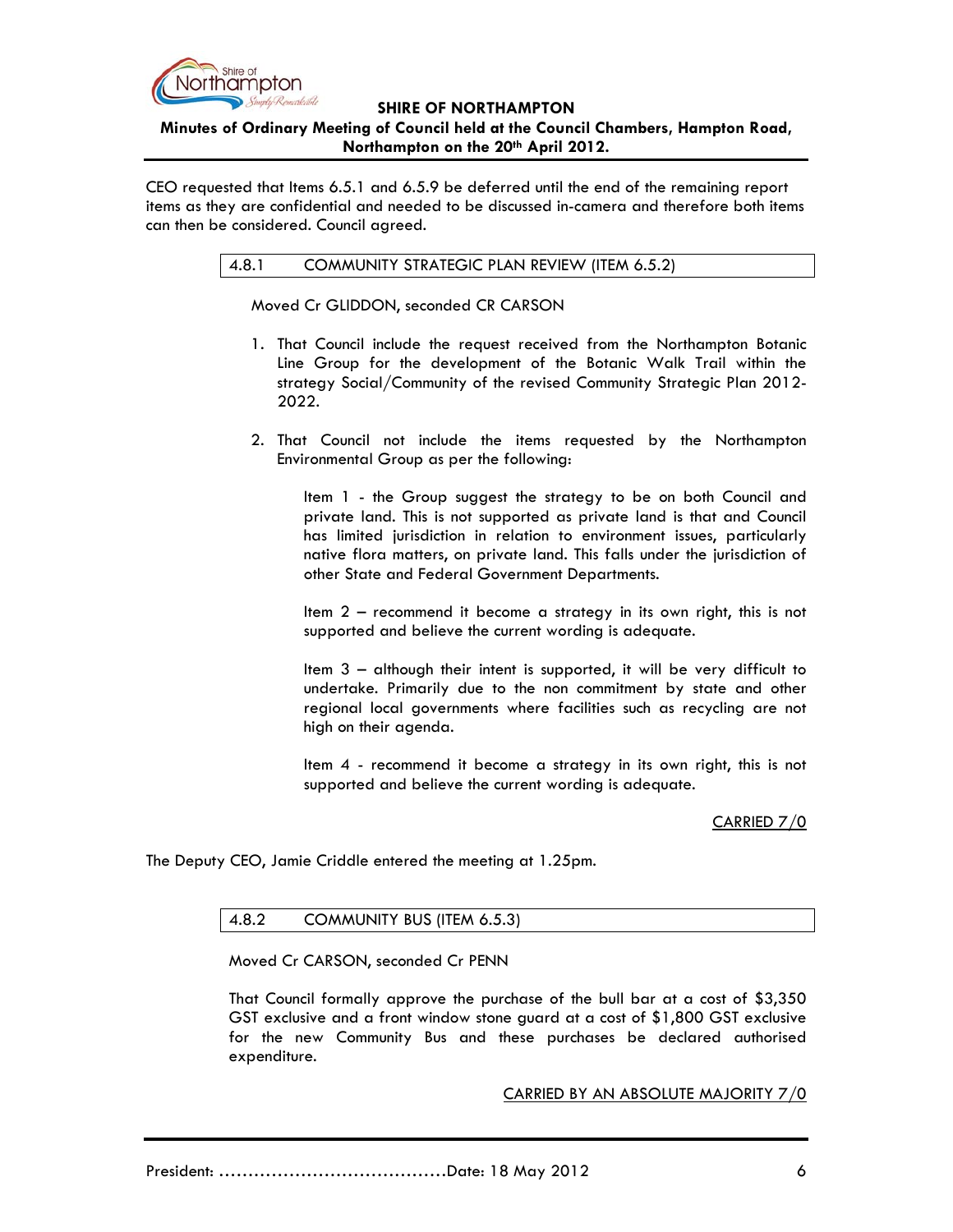

# **Minutes of Ordinary Meeting of Council held at the Council Chambers, Hampton Road, Northampton on the 20th April 2012.**

4.8.3 REALIGNMENT OF COOLCALALAYA ROAD (ITEM 6.5.4)

Moved Cr PENN, seconded Cr SIMKIN

That Council list a provision of \$50,000 for the re-surveying and alignment of the Coolcalalaya Road in the 2012/13 Budget.

CARRIED 7/0

#### 4.8.4 KALBARRI FORESHORE LANDSCAPE MASTER PLAN (ITEM 6.5.5)

Moved Cr PENN, seconded Cr GLIDDON

That Council advertise the draft Kalbarri Foreshore Landscape Master Plan for a period of two months to seek public comment.

CARRIED 7/0

| 4.8.5 | <b>EXTRA MASS PERMIT - GEORGE GREY DRIVE &amp; PORT GREGORY</b> |
|-------|-----------------------------------------------------------------|
|       | ROAD (ITEM 6.5.6)                                               |

Moved Cr PARKER, seconded Cr CARSON

That Council advice Giacci Bros Pty Ltd and Main Roads WA Geraldton that it does not support the use of truck combinations of 36.5 metres in length on the Port Gregory Road or George Grey Drive due to safety concerns to other road users and the limited areas for safe overtaking.

CARRIED 7/0

#### 4.8.6 BLACK SPOT PROGRAMME – GREY STREET KALBARRI (ITEM 6.5.7)

CEO requested that this item be deleted due to new information arising and therefore the submitting of Black Spot application will remain unchanged.

#### 4.8.7 BATAVIA REGIONAL ORGANISATION OF COUNCILS (BROC) (ITEM 6.5.8)

Moved Cr PENN, seconded Cr SIMKIN

That Council advise all BROC members that it does not support the continuation of the BROC as it has not achieved anything of real value and do not see it achieving anything in the future.

CARRIED 7/0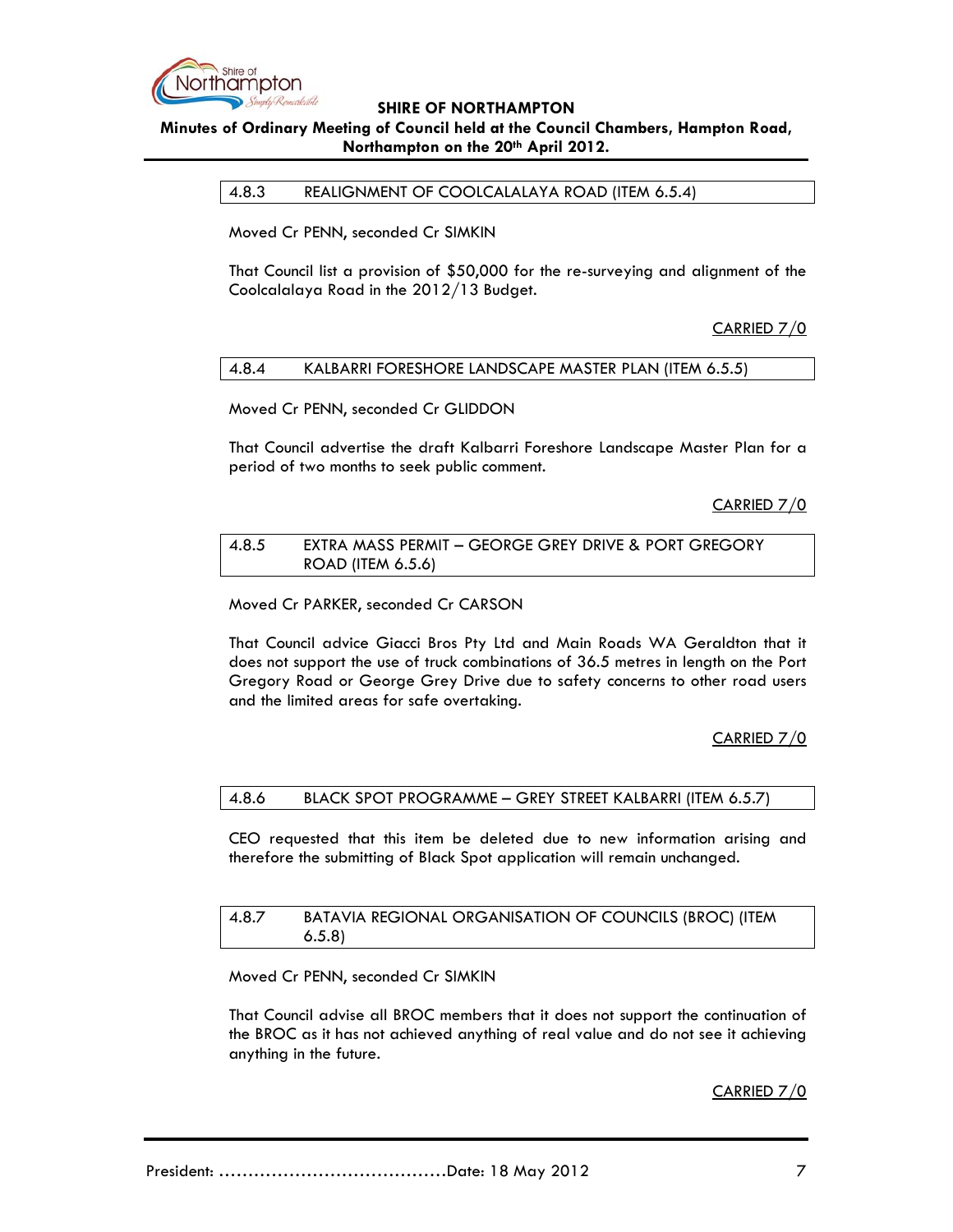

# **Minutes of Ordinary Meeting of Council held at the Council Chambers, Hampton Road, Northampton on the 20th April 2012.**

4.8.8 POLICY FOR ELECTED MEMBERS TO ATTEND WALGA CONFERENCE AND TRAINING SESSIONS (ITEM 6.5.10)

Moved Cr CARSON, seconded Cr SIMKIN

That Council advise the WA Local Government Association that it does not support their recommendation to create a policy to encourage local members to attend the annual Local Government Convention due to the high costs for participating delegates and this matter be referred to the Northern Zone of the WALGA for further comment from a Northern Zone perspective.

CARRIED 7/0

### 4.8.9 MISCONDUCT COMPLAINTS AT THE LOCAL LEVEL (ITEM 6.5.11)

Moved Cr BOOTH, seconded Cr SIMKIN

That Council

- 1. Supports the Minister for Local Government proposal to have all complaints of a low level nature to be dealt with in house by the President/Mayor and Deputy President/Mayor, if either of them are involved in the complaint then an elected member to take their place.
- 2. Does not support the establishment of a peer group. Main reason is it does not see it to be necessary for such complaints and again sees it as a cost shift as the local authority is responsible for costs for sitting fees, travel etc.
- 3. Believes that Presidents/Mayors have the ability to determine if a complaint should be referred to the Standards Panel.
- 4. Express's its concern on the shortness of the consultation period and considered this inappropriate by the Minister when he and his government are enforcing their statements for Local Government to undertake more vigorous community consultation in its affairs.

CARRIED 7/0

### 4.8.10 BLACK SPOT PROGRAMME & NEED TO DELETE 2011/12 BUDGET ITEMS (ITEM 6.5.12)

Moved Cr SIMKIN, seconded Cr PENN

That Council delete the following works from the 2011/2012 budget to account for a \$173,780 change in the opening balance brought forward from 2010/2011: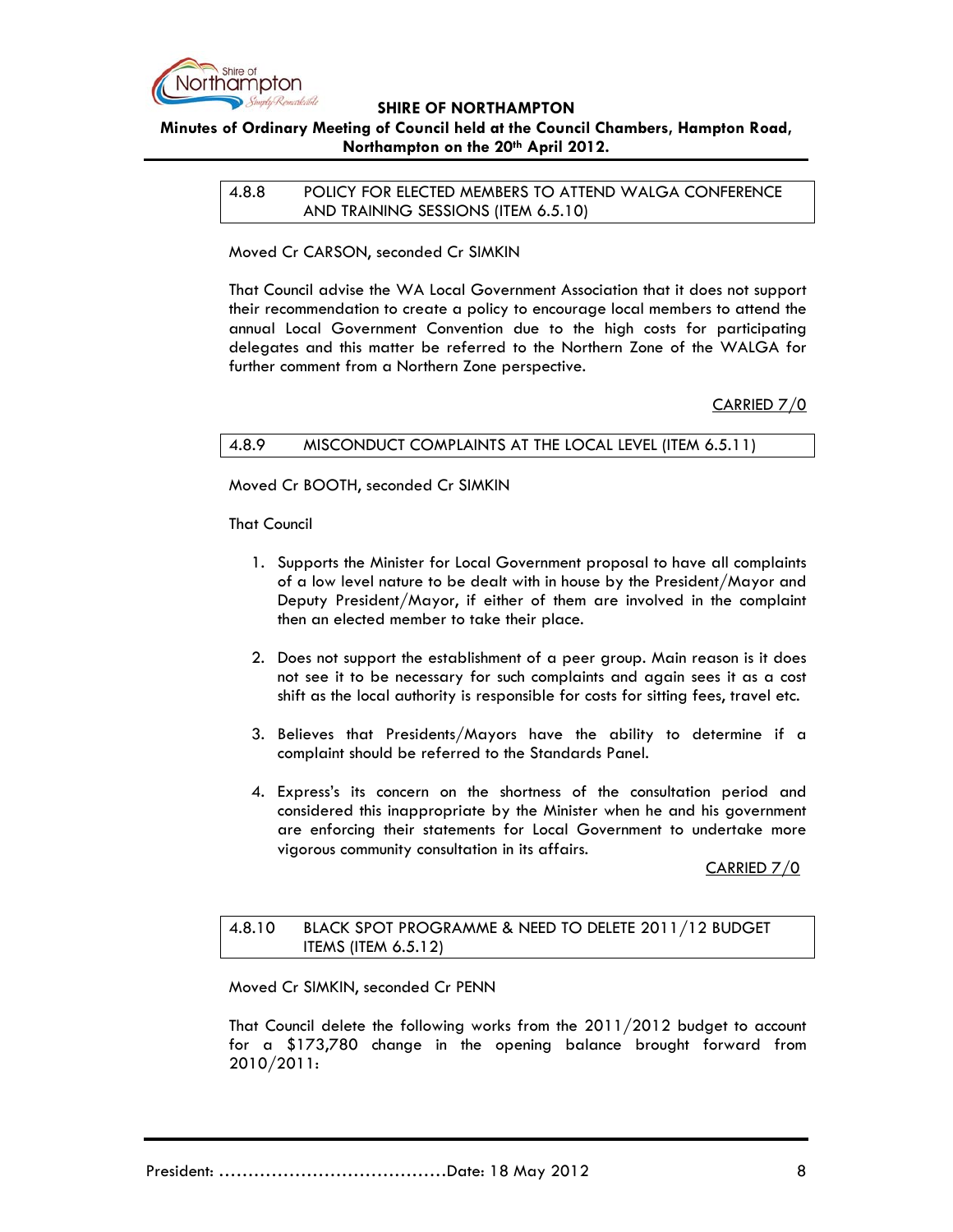

**Minutes of Ordinary Meeting of Council held at the Council Chambers, Hampton Road, Northampton on the 20th April 2012.**

| Boat Hire Car Park – second coat seal          | \$50,080  |
|------------------------------------------------|-----------|
| Kalbarri Hotel Car Park - second boat seal     | \$24,600  |
| Bateman Street - widening works                | \$27,700  |
| Mary Street - redevelopment works              | \$49,850  |
| Forrest Street - drainage works                | \$33,350  |
| Refuse Sites - wood chipping, now not required | \$25,000  |
|                                                | \$210,580 |

### CARRIED 7/0

| 4.8.11 | REQUEST FOR PARKING ON LAWN AREA AT KALBARRI FORESHORE |
|--------|--------------------------------------------------------|
|        | $($ ITEM 6.5.13)                                       |

Moved Cr PARKER, seconded Cr PENN

That Council advise the event organisers of the Canoe and Cray Carnival and the Zest Festival that no parking is to occur on any foreshore parkland lawn areas along Grey Street, Kalbarri and they be required to rope off Grey Street to prevent such parking.

# CARRIED 7/0

#### 4.8.12 FUTURE ROYALTIES FOR REGIONS FUNDED PROJECTS (ITEM 6.5.14)

Moved Cr BOOTH, seconded Cr GLIDDON

That Council amend the revised Capital Works Plan as per the following:

- 1. For 2012/13 year delete the relocation of the Northampton Bowling Club project and substitute with the construction of the Kalbarri Skate Park.
- 2. For 2014/15 include the relocation of the Northampton Bowling Club.

### CARRIED 7/0

#### 4.8.13 LEASE LOT 587, RESERVE 37435 GREY STREET, KALBARRI (ITEM 6.5.1)

Moved Cr PARKER seconded Cr BOOTH

That Council discuss this item "in-camera"

#### CARRIED 7/0

Council proceeded "in-camera" at 2.07pm.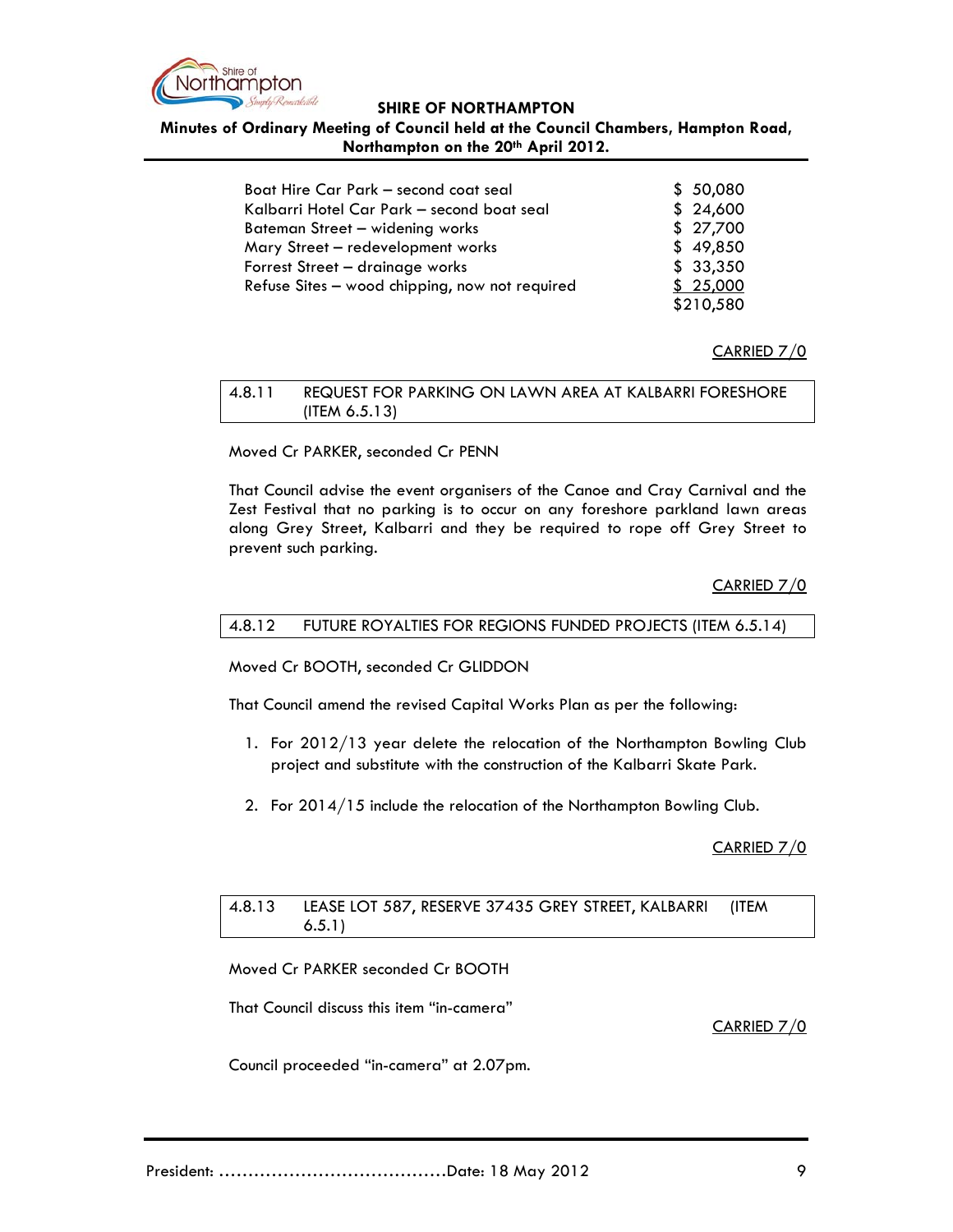

### **SHIRE OF NORTHAMPTON Minutes of Ordinary Meeting of Council held at the Council Chambers, Hampton Road, Northampton on the 20th April 2012.**

Moved Cr Gliddon, seconded Cr SIMKIN

That Council no longer undertake proceeding s" in-camera"

CARRIED 7/0

Council ceased proceedings "in-camera" at 2.20pm.

Moved Cr BOOTH, seconded Cr PENN

That Council instruct its legal advisors to hold discussions with the Department of Regional Development and Lands to reach a satisfactory resolution on the land tenure of Lot 587 and should this not be achievable then Council advise the Department of Regional Development and Lands that it wishes to cancel the current Management Order and for the Department to resolve the land tenure issue.

### CARRIED 7/0

| (ITEM $6.5.9$ )                        |
|----------------------------------------|
| LEGAL ADVICE – KALBARRI TRUTH WEB SITE |

Moved Cr SIMKIN seconded Cr PENN

That Council discuss this item "in-camera"

CARRIED 7/0

Council proceeded "in-camera" at 2.26pm.

Moved Cr PENN, seconded Cr SIMKIN

That Council no longer undertake proceeding s" in-camera"

### CARRIED 7/0

Council ceased proceedings "in-camera" at 2.46pm.

Moved Cr PENN, seconded Cr BOOTH

That Council instruct its legal advisors to forward the letter to the author of the Kalbarri Truth Website requesting a retraction of defamatory and derogatory remarks to Council and Councillors with the exception that items (a) and (b) of the draft correspondence to be deleted from the letter to be sent.

CARRIED 7/0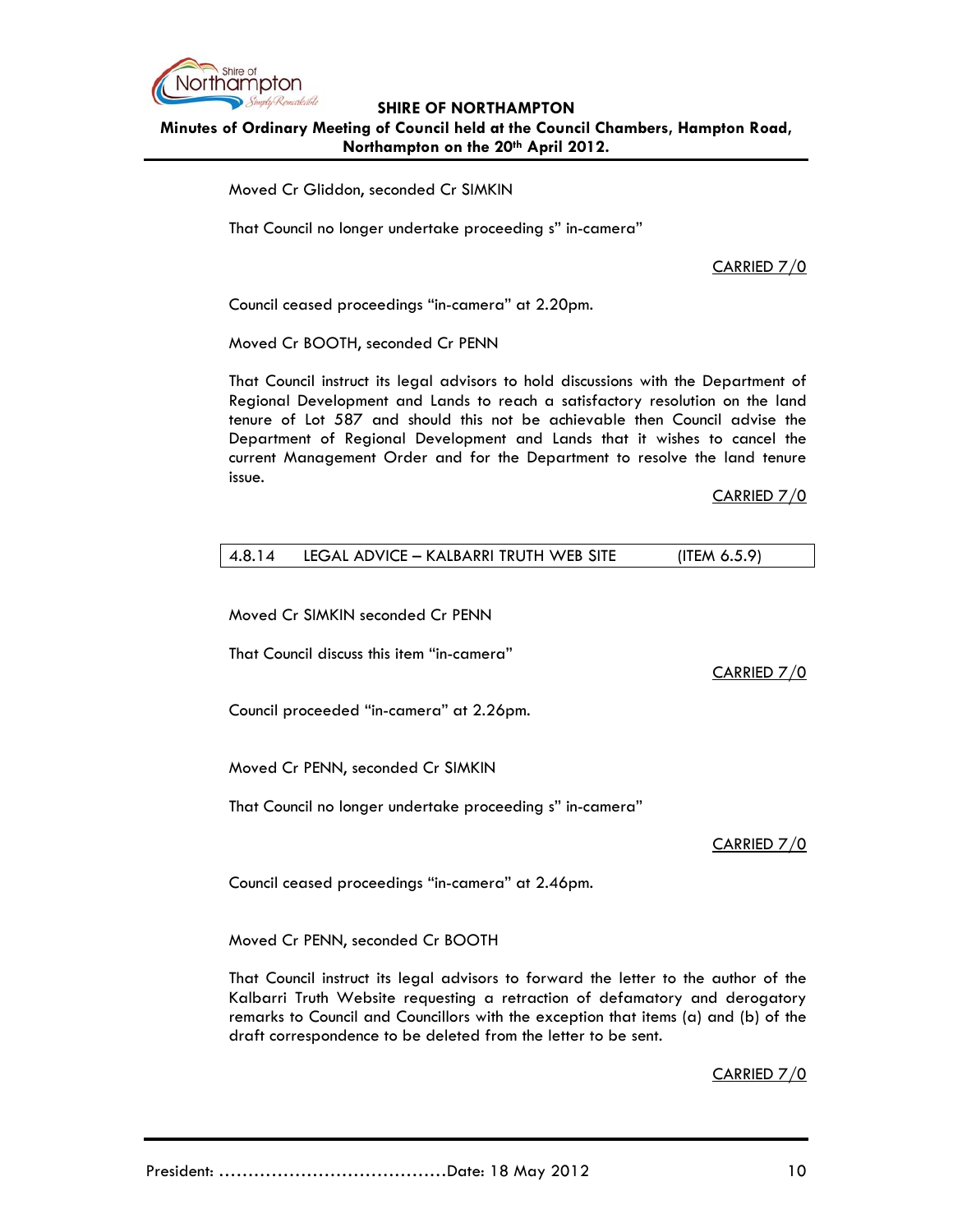

# **Minutes of Ordinary Meeting of Council held at the Council Chambers, Hampton Road, Northampton on the 20th April 2012.**

### **4.9 AUDIT COMMITTEE**

4.9.1 RECEIPT OF MINUTES

Moved Cr GLIDDON, seconded Cr PARKER

That the minutes of the Audit Committee held Friday 20<sup>th</sup> April 2012 be received.

CARRIED 7/0

#### 4.9.2 ADOPTION OF ANNUAL REPORT/AUDIT REPORT & SETTING OF TIME & DATE FOR ANNUAL ELECTORS MEETING (ITEM 6.5.12)

Moved Cr SIMKIN, seconded Cr PENN

- 1. That the Annual Report, including the Audit Report and Management Report, be received.
- 2. That the Annual Electors meeting be held Friday  $18<sup>th</sup>$  May 2012 commencing at 5.00pm to be held at the Northampton Council Chambers, Hampton Road Northampton.

### CARRIED 7/0

Note the Council did not adopt the CEO's recommendation due to a majority of Councillors would not be available on the 10 May 2012.

#### AFTERNOON TEA ADJOURNMENT

Council adjourned for afternoon tea at 2.53pm and reconvened at 3.10pm with the following in attendance:

Cr Wilson, Cr Parker, Cr Gliddon, Cr Penn, Cr Booth, Cr Carson, Cr Cripps, Cr Simkin, Chief Executive Officer, Garry Keeffe, Deputy Chief Executive Officer, Jamie Criddle and EHO/Building Surveyor, Glenn Bangay.

#### **4.10 FINANCE REPORT**

#### 4.10.1 ACCOUNTS FOR PAYMENT (ITEM 6.4.1)

Moved Cr PENN, seconded Cr BOOTH

That Municipal Fund Cheques 19235 to 19270 inclusive, totalling \$124,576.45, Municipal EFT payments numbered EFT9776 to EFT9934 inclusive totalling \$570,888.15, Direct Debit payments GJ08-05 to GJ09-04 totalling \$2,347.14, Trust Fund Cheque 1851 to 1852 inclusive, totalling \$7,863.99, be passed for payment and the items therein be declared authorised expenditure.

CARRIED BY AN ABSOLUTE MAJORITY 7/0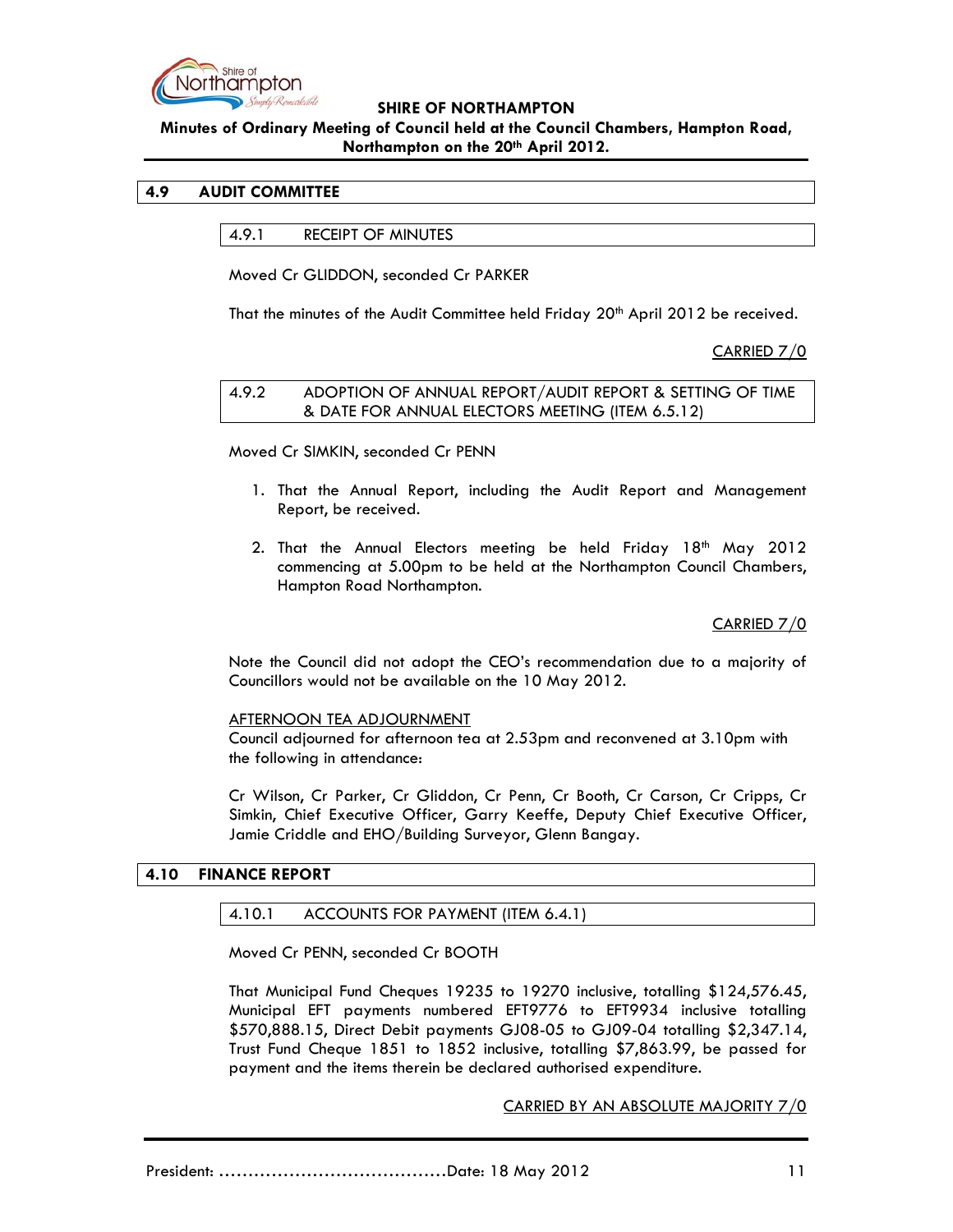

# **Minutes of Ordinary Meeting of Council held at the Council Chambers, Hampton Road, Northampton on the 20th April 2012.**

4.10.2 MONTHLY FINANCIAL STATEMENTS (ITEM 6.4.2)

Moved Cr CARSON, seconded Cr GLIDDON

That Council adopts the Monthly Financial Report for the period ending 28 February 2012 and notes any material variances greater than \$5,000

### CARRIED 7/0

| 4.10.3 | 2011-12 BUDGET SUBMISSIONS (ITEM 6.4.3) |  |
|--------|-----------------------------------------|--|
|--------|-----------------------------------------|--|

Moved Cr GLIDDON, seconded Cr SIMKIN

That the following items be listed in the draft 2011/12 Budget for further consideration:

#### **1. Kalbarri Occasional Child Care Inc.**

Lino throughout entire building at an estimated cost of \$8,000 and existing rooms estimated at \$4,510, however the body be requested to assist financially by way of own contribution or seek grants to assist with the project.

Construction of a Verandah on the outside of the building – costs to be advised prior to budget consideration.

#### **2. Public Ablutions Upgrade**

Upgrade to the Sally's Tree and Chinamen's Public Toilets at an estimated cost of \$76,180. A second quote to be obtained for these works prior to budget consideration.

### **3. IGA Car Park – Shade Trees**

Placement of (2) two root guiding planter boxes in the centre of each island and plant suitable shade trees with the addition of rubbish bins to finish off the area, estimated cost \$3,500.00.

#### **4. Northampton Friends of the Railway**

A contribution of \$1,500 to assist in the 100 year commemoration of the rail extension line from Northampton to Ajana.

#### **5. CBD Palm Trees**

A provision of \$2,200 to prune several Palm trees in the Kalbarri CBD.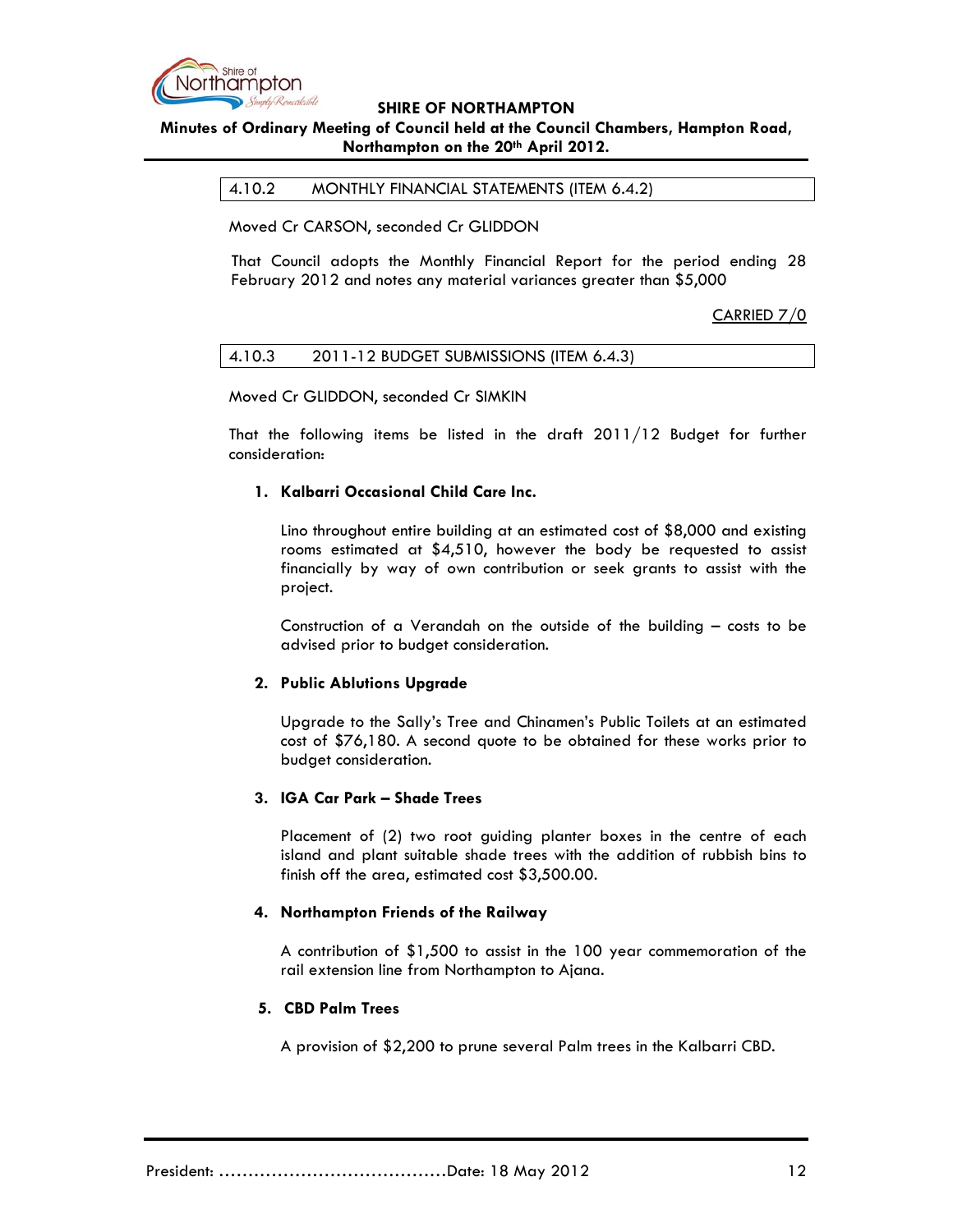

**SHIRE OF NORTHAMPTON Minutes of Ordinary Meeting of Council held at the Council Chambers, Hampton Road,** 

**Northampton on the 20th April 2012.**

### **6. Kalbarri Development Association – Zest Festival**

Allocate \$2,000 to the Kalbarri Development Association to assist with the continuation of the Zest Festival.

### **7. Items not to be considered**

A provision to develop and install a sculpture depicting the fishing industry in Kalbarri, project was withdrawn by Cr Booth.

A request from the Northampton Environmental Group for Council to employ additional gardeners, request denied as current gardening staff is adequate and doing an excellent job.

The development of a Tourism Strategic Plan, Council has already formally resolved to include this item within the draft budget.

CARRIED 7/0

### 4.10.4 BUDGET VARIANCE PARAMETERS (ITEM 6.4.4)

Moved Cr BOOTH, seconded Cr SIMKIN

That the Budget Variance parameters be set at \$5,000 as per *Financial Management Regulation 34 (5).* 

### CARRIED 7/0

### 4.10.5 BANK OVERDRAFT (ITEM 6.4.5)

Moved Cr CARSON, seconded Cr SIMKIN

That Council approves the application of a \$500,000 bank overdraft.

#### CARRIED BY AN ABSOLUTE MAJORITY 7/0

#### **4.11 PRESIDENTS REPORT**

Since the last Council meeting the President, Cr Wilson reported on his attendance to the following:

- Attended the BROC meeting with the CEO.
- 31 March attended the Northern Zone conference and found to be worthwhile and was well organised with good speakers.
- 13 April attended a Midwest Regional Road Group workshop and meeting.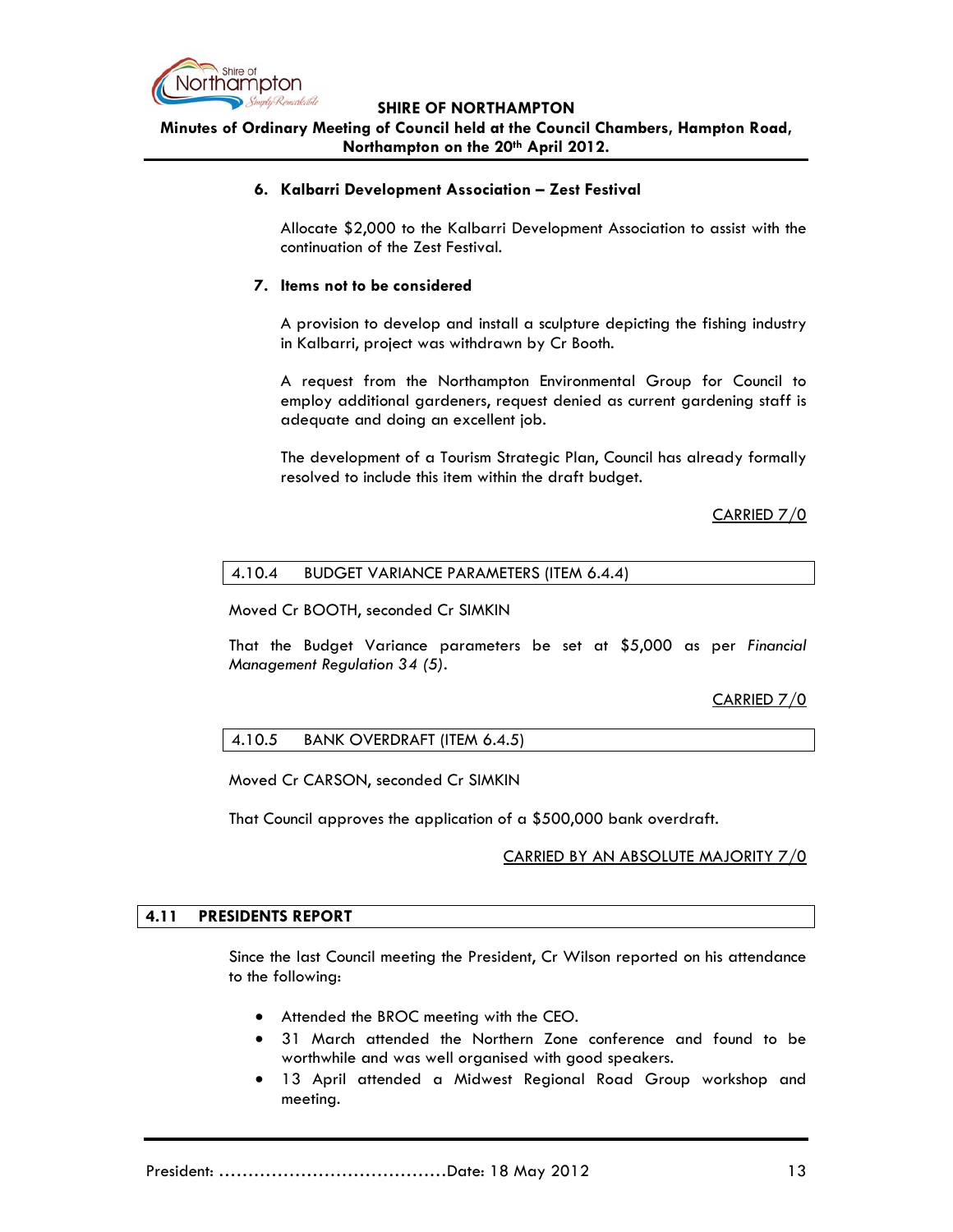

**Minutes of Ordinary Meeting of Council held at the Council Chambers, Hampton Road, Northampton on the 20th April 2012.**

> Met with recipients of Councils scholarship program to students at the Geraldton Combined Universities. The recipients for this Councils scholarship were Debbie Carson and Rachel Clancy.

### **4.12 DEPUTY PRESIDENTS REPORT**

Since the last Council meeting the Deputy President, Cr Parker reported on his attendance to the following:

- 22 March with the CEO attended a meeting on the delivery of health services to the Mid West region.
- 31 March attended the Northern Zone conference and found the Grants Commission section very informative and with the new changes this Council is likely to benefit financially.
- 13 April attended a Midwest Regional Road Group workshop and meeting.

### **4.13 COUNCILLORS REPORT**



Since the last Council meeting Cr Carson reported on his attendance to the following:

 With the Building Surveyor undertook an inspection of all Council buildings in the Northampton area.

#### 4.13.2 Cr PENN

Since the last Council meeting Cr Penn reported on her attendance to the following:

Kalbarri Visitor Centre meeting.

#### 4.13.3 Cr BOOTH

Since the last Council meeting Cr Booth reported on her attendance to the following:

- With the Building Surveyor undertook an inspection of all Council buildings in Kalbarri.
- Various meetings to organise the Zest Festival.

### 4.13.4 Cr GLIDDON

Since the last Council meeting Cr Gliddon reported on her attendance to the following: